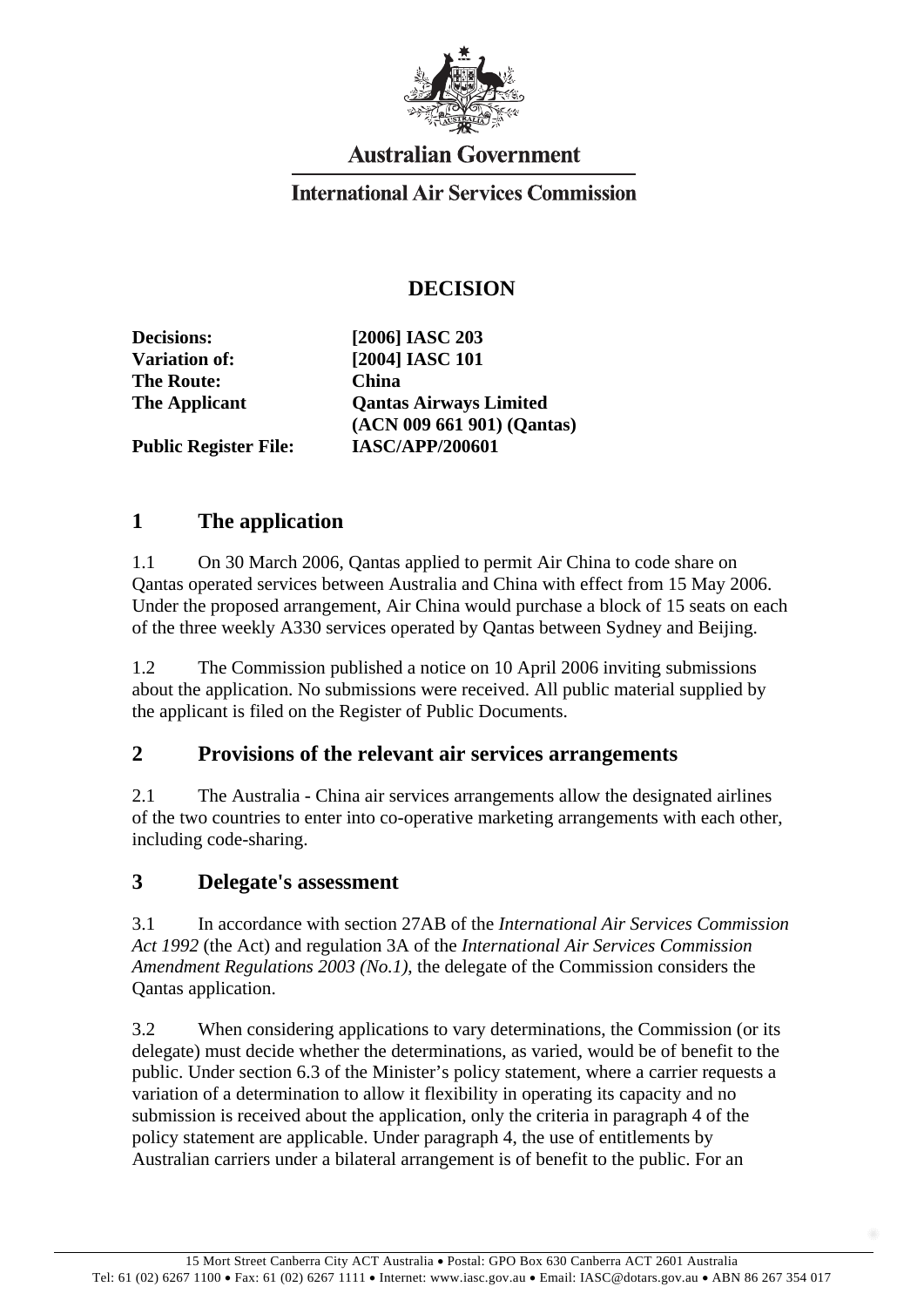established international carrier such as Qantas, this means that there is public benefit arising from the use of the entitlements.

3.3 Under section 15(2)(e) of the Act, the Commission must include a condition in determinations stating the extent to which the carrier may use that capacity in joint services with another carrier. Qantas has advised in its application that the code share arrangement is a block-space agreement whereby Air China purchases a block of seats on each flight. Oral advice from Qantas is that this is a "soft block", whereby Air China may return unsold seats from its block to Qantas.

3.4 The delegate notes that the code share arrangement is very small in scale, involving only 15 seats per flight, and that no code sharing is proposed by Qantas on Air China's services. The delegate concludes that there is likely to be little if any adverse impact on competition in the Australia – China market from the proposed arrangement.

3.5 Qantas has undertaken to provide the finalised code share agreement to the Commission as soon as possible. The delegate will authorise the use of the capacity in joint services with Air China, subject to Qantas providing the finalised code share agreement to the Commission before the commencement of the services.

3.6 The delegate, on behalf of the Commission, will vary the determination as requested by Qantas.

## **4 Decision [2006] IASC 203**

4.1 In accordance with section 24 of the Act, the delegate, on behalf of the Commission, varies Determination [2004] IASC 101 by:

*adding* the following conditions to the Determination:

- the capacity may be used by Qantas to provide services jointly with Air China in accordance with:
	- the finalised code share agreement between Qantas and Air China, subject to the finalised code share agreement being approved by the Commission, with such additional conditions (if any) as the Commission may require, prior to the commencement of services;
	- or any subsequent code share agreement between Qantas and Air China for operations on the Australia-China route with the prior approval of the Commission;
- under any code share agreement with Air China:
	- − Qantas must price and sell its services on the route independently of Air China;
	- Qantas must not share or pool revenues on the route with Air China;